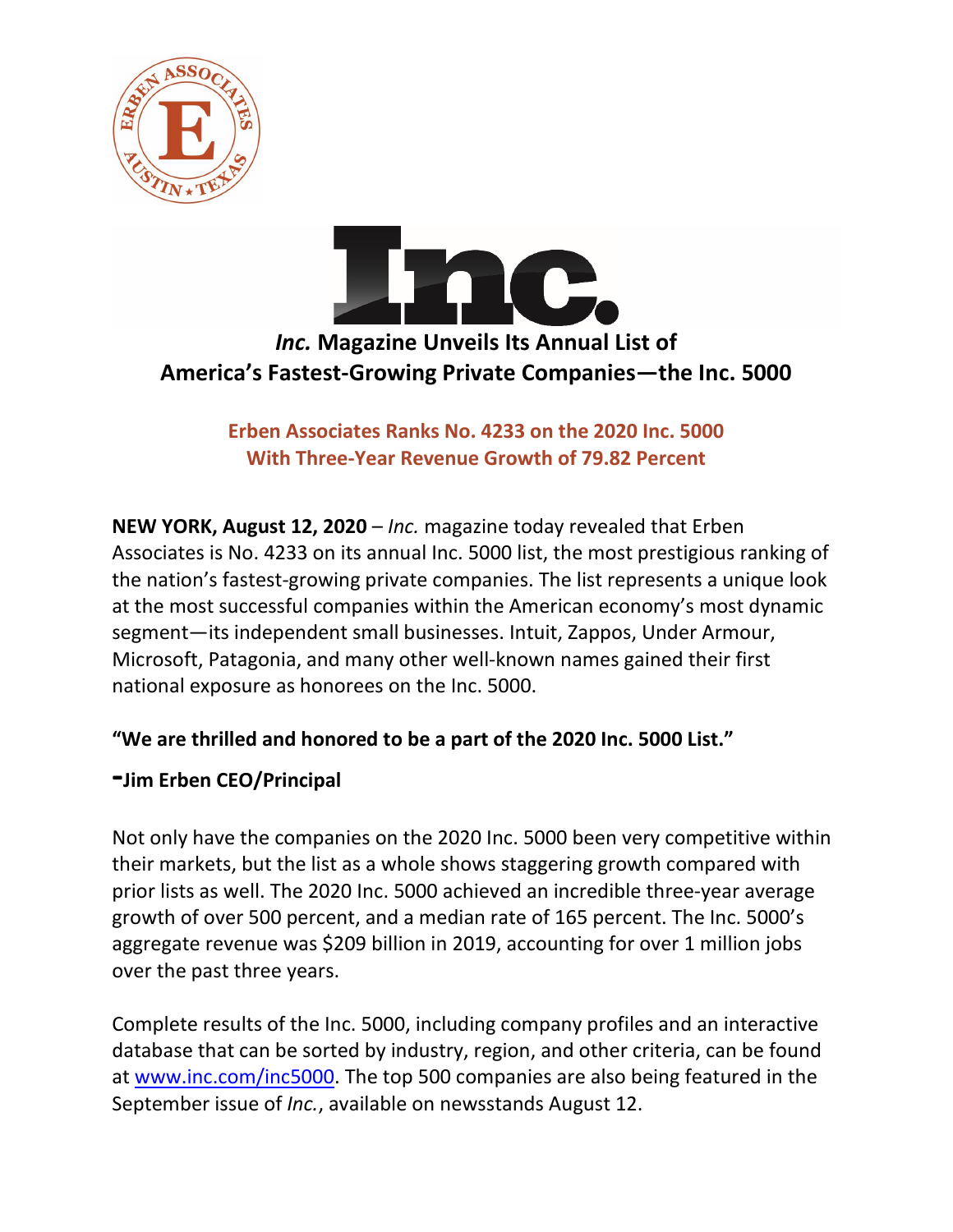

"The companies on this year's Inc. 5000 come from nearly every realm of business," says *Inc.* editor-in-chief Scott Omelianuk. "From health and software to media and hospitality, the 2020 list proves that no matter the sector, incredible growth is based on the foundations of tenacity and opportunism."

The annual Inc. 5000 event honoring the companies on the list will be held virtually from October 23 to 27, 2020. As always, speakers will include some of the greatest innovators and business leaders of our generation.

# **About Erben Associates**

Erben Associates is a team of family wealth advisors with over 75 years of combined experience working to help business owners and executives with their transition and personal wealth planning in an effort to create a secure future for their families

**Please Contact Carly Turner for additional Information about Erben Associates**

**512-402-0250, [cturner@erbenassociates.com](mailto:cturner@erbenassociates.com)**